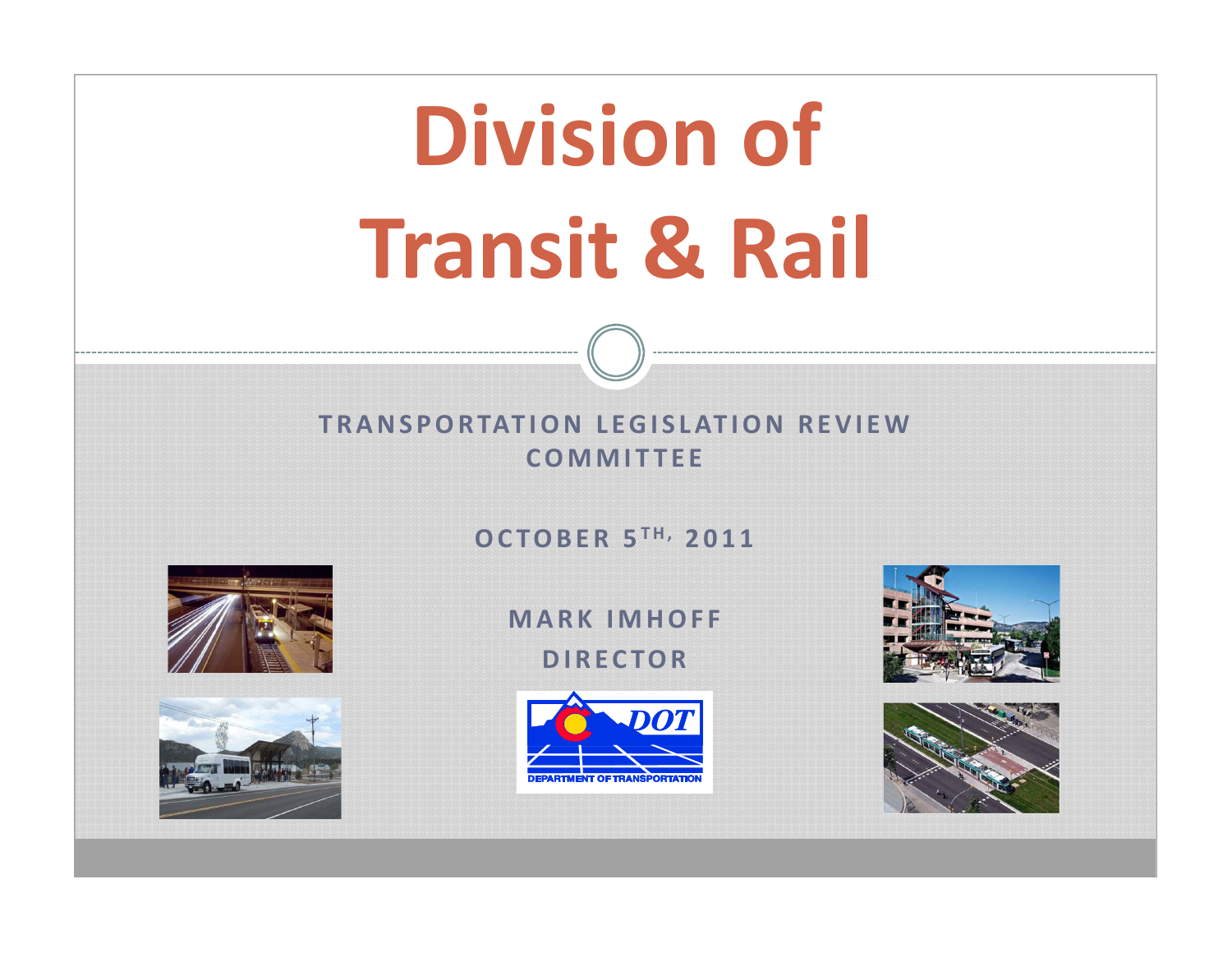

## **CDOT's Mission**

2

### To provide

### **the best multi-modal transportation**

### **system for Colorado**

that most effectively and safely moves people,

goods, and information.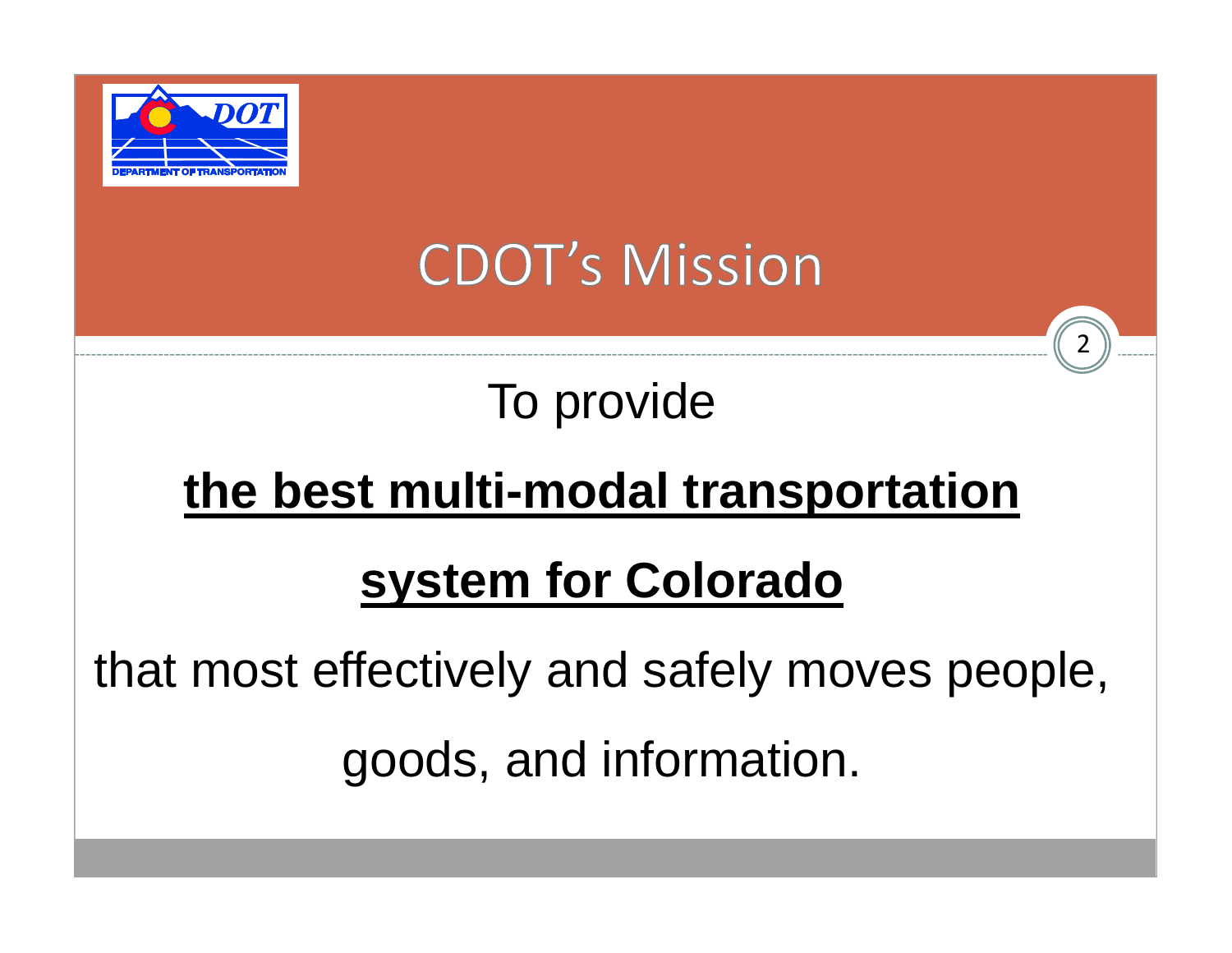

**working in coordination with other transit and rail providers to**

**plan**

**promote**

**and**

**implement**

**investments in transit and rail services statewide**

.

## Division of Transit and Rail

3

Responsible for planning, development, operation, and integration of transit/rail into state planning and to assist local governments. C.R.S. 43-1-117.5

#### Duties related to transit and rail services:

- planning
- developing
- financing
- operating
- integrating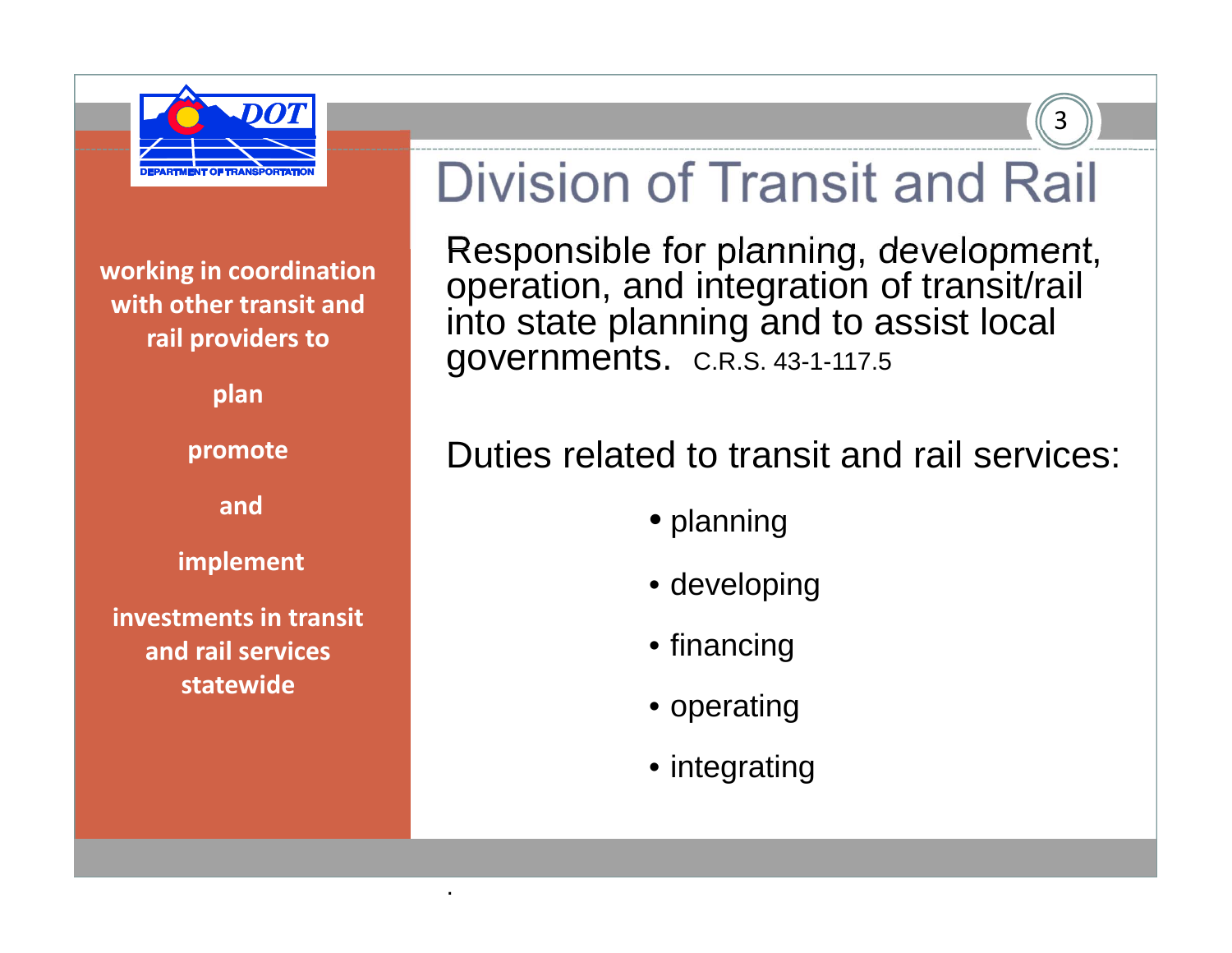

### Transit and Rail Advisory Committee (TRAC)

| Ann Rajewski-TRAC Chairperson | Executive Director, Colorado Assn. of Transit Agencies                  |  |  |
|-------------------------------|-------------------------------------------------------------------------|--|--|
|                               |                                                                         |  |  |
| <b>Tom Allen</b>              | Transit Director, South Central Council of Governments, Trinidad        |  |  |
| <b>Gary Beedy</b>             | County Commissioner, Lincoln County                                     |  |  |
| <b>Terri A. Binder</b>        | Citizen                                                                 |  |  |
| <b>Craig Blewitt</b>          | Mountain Metropolitan Transit, Colorado Springs                         |  |  |
| <b>Richard M. Hartman</b>     | Director of Public Affairs, Union Pacific Railroad                      |  |  |
| <b>Todd Hollenbeck</b>        | Grand Valley Metropolitan Planning Organization, Grand Junction         |  |  |
| <b>Jonathan Hutchison</b>     | Amtrak                                                                  |  |  |
| <b>David Johnson</b>          | Roaring Fork Transit Authority, Glenwood Springs/Aspen                  |  |  |
| <b>Peter Rickershauser</b>    | <b>OmniTrax</b>                                                         |  |  |
| <b>Matthew O'Neill</b>        | Colorado Municipal League, Windsor                                      |  |  |
| <b>William Van Meter</b>      | Acting Asst. General Manager, RTD Planning, FasTracks Team              |  |  |
| <b>James Souby</b>            | <b>Colorado Rail Passenger Association</b>                              |  |  |
| <b>Michael E. Timlin</b>      | Greyhound                                                               |  |  |
| <b>Bill VanMeter</b>          | <b>Regional Transportation District, Denver</b>                         |  |  |
| <b>Scott Weeks</b>            | Denver Regional Council of Governments/Western High Speed Rail Alliance |  |  |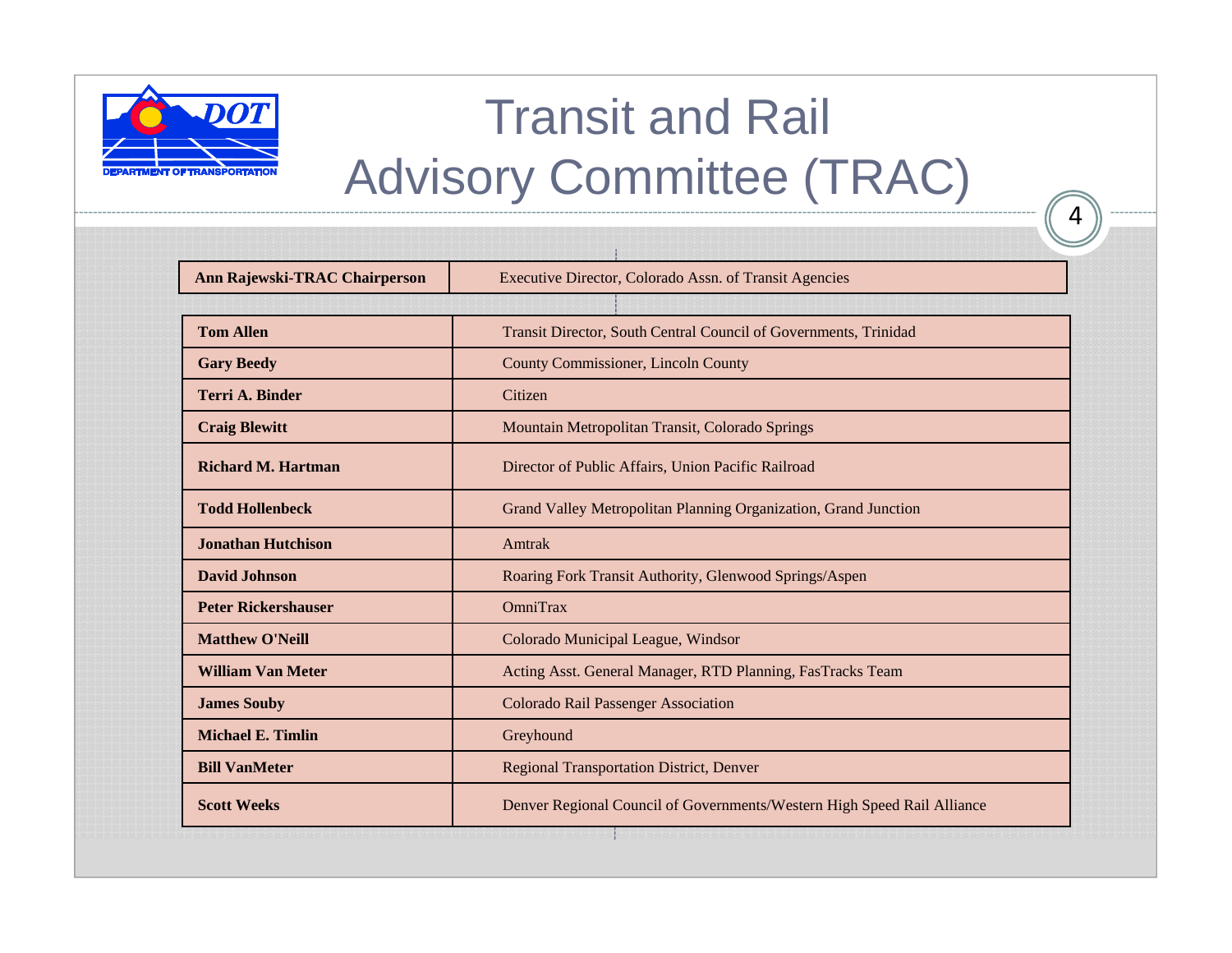

## TRAC Initiatives

5

- **Policy Input/Regular Transportation Commission Updates**
- **Proactive on all Transit/Rail studies and plans**

#### • **Transit Grant Award Process**

- Both FTA and *FASTER*
- Evaluation process and criteria
- Improved transparency

### • **Freight Rail Issues Identification**

- Education
- Economic Development
- Shortline plight

### • **Performance Based Planning**

• Measurement Development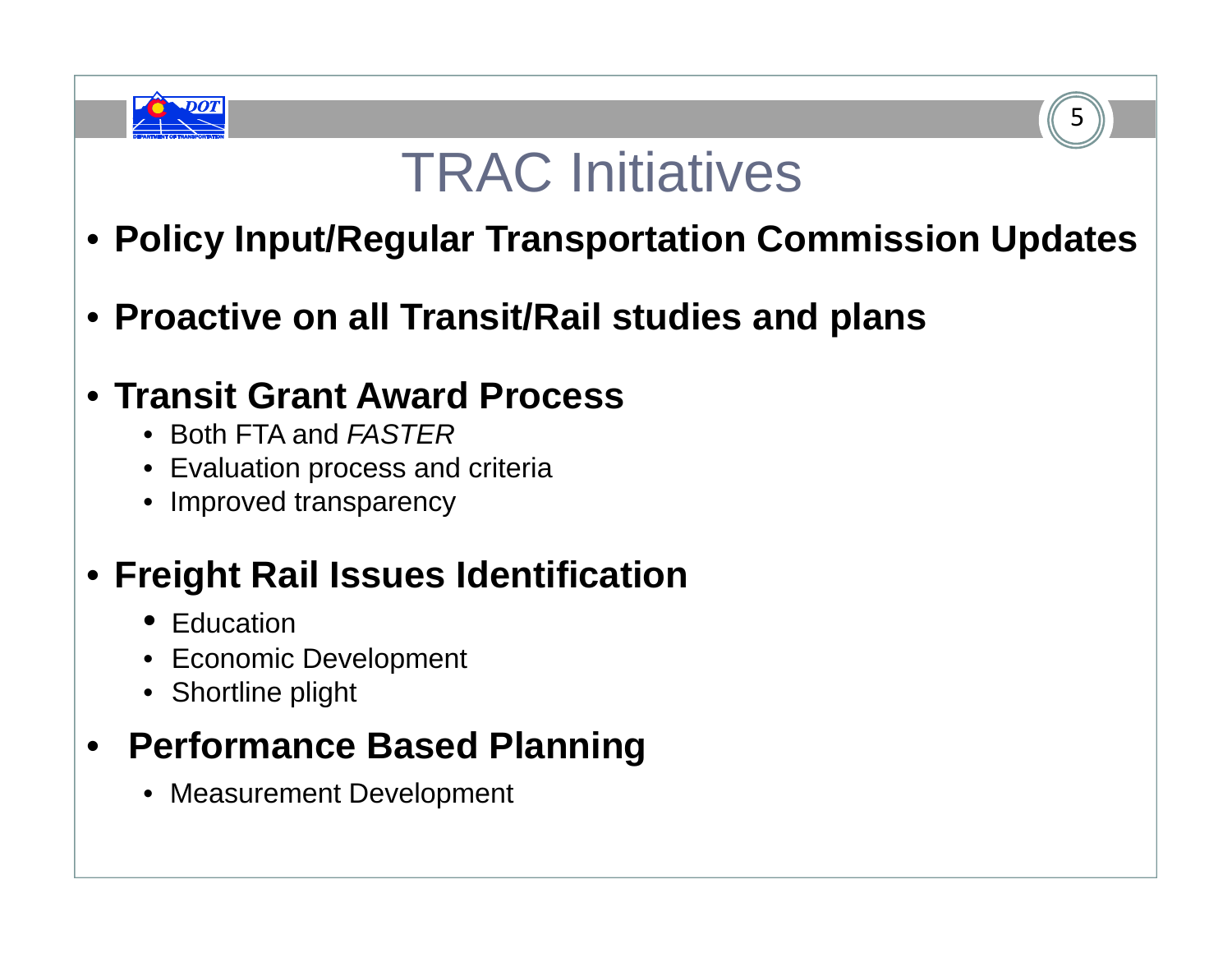

## Transit Grant Overview

**(Federal and State)**

#### Grants

#### **Transit Database**

- •**75 grantees**
- • **183 grants/year (apx)**
	- **48 Operating grants/year**
	- **125 Capital grants/year**
	- **10 Planning grants**
- **Operating and financial stats**
- **Annual reporting to Federal Transit Administration**
- •**Capital Needs Database**



- **Comprehensive statewide**
- **Asset management system**
- **Updated every grant cycle**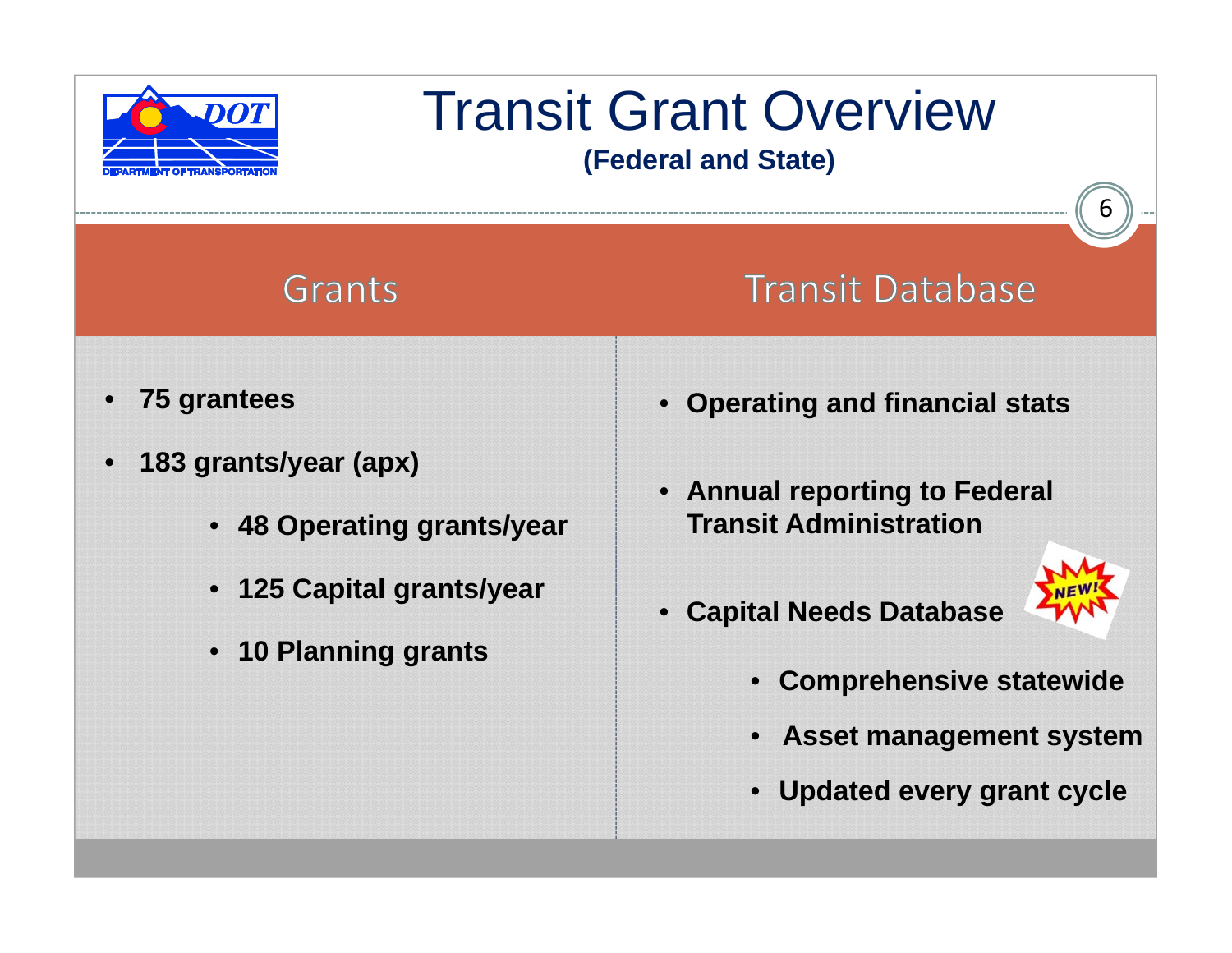|                       |                           | <b>FTA Formula Grants</b><br><b>(Federal and State)</b>    |
|-----------------------|---------------------------|------------------------------------------------------------|
| A component           |                           |                                                            |
| <b>of</b>             | 5304                      | <b>Rural Planning</b>                                      |
| <b>The</b>            | • \$310k / Year           |                                                            |
| <b>Federal</b>        | 5310                      | <b>Small Urban/Rural Capital</b>                           |
| <b>Authorization</b>  | $\cdot$ \$ 1.69m/ Year    |                                                            |
| <b>Bill</b>           | 5311                      | <b>Rural Operating</b>                                     |
| <b>SAFETEA-LU</b>     | $\bullet$ \$ 8.37m / Year |                                                            |
|                       | 5316/17                   | <b>Specialized Small Urban/Rural Capital and Operating</b> |
| <b>Colorado Total</b> | $\cdot$ \$1.44m/Year      |                                                            |
| \$11.81m              |                           |                                                            |
|                       |                           |                                                            |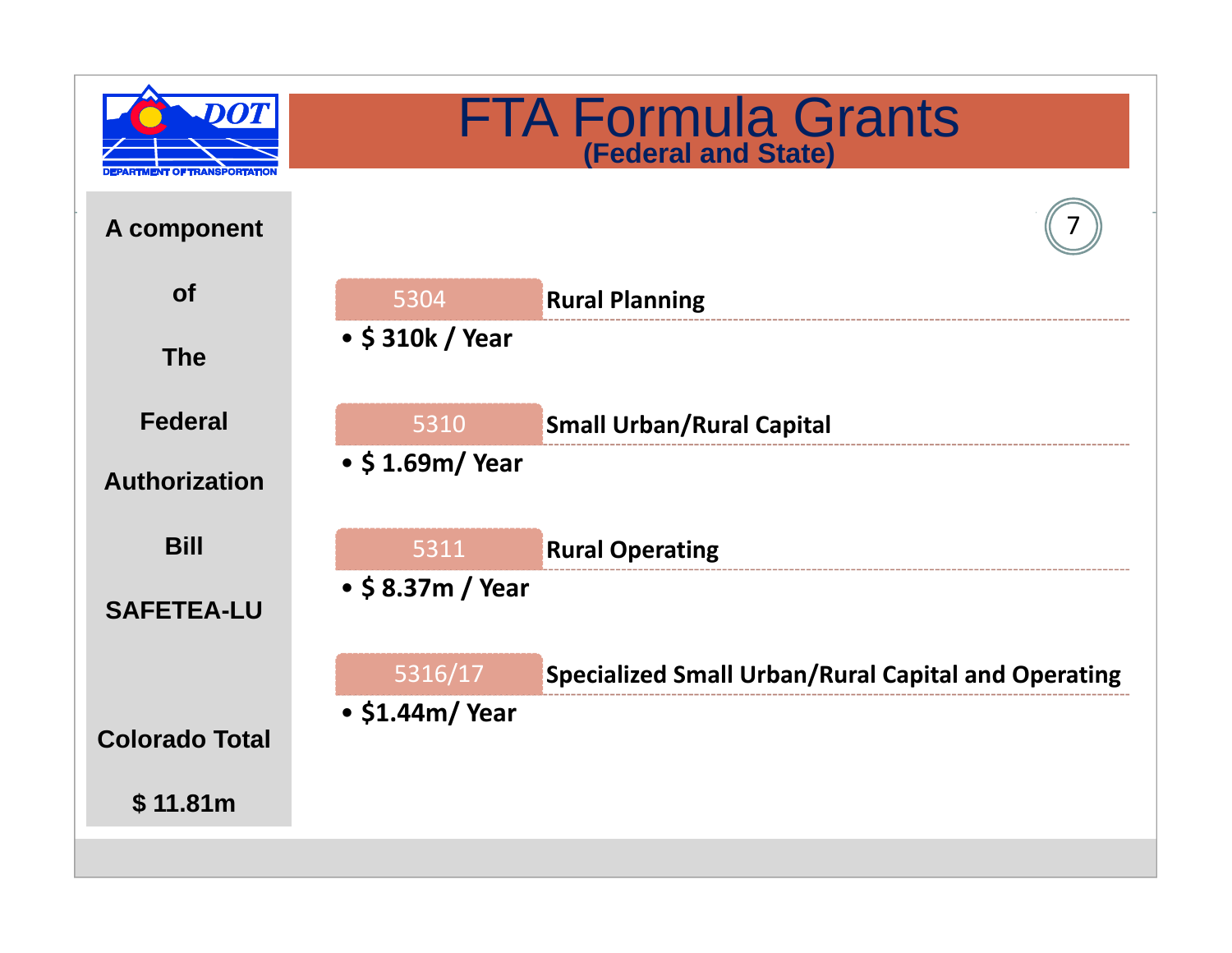

## Grant Application Process

8

#### FTA 5309 Discretionary Grant Competition (FFY 2011)

- • Consolidated State Submittals (rural areas) •prioritized/first time
- • Evaluation criteria and scoring vetted thru CASTA and other agencies
- •Every application was given feedback
- • Those not awarded were placed on 2013 *FASTER* Capital Needs Master List

| 5309 Grant Program     | <b>Total Applications</b> | Prioritized<br><b>Submittals</b> | <b>Submittal Date</b> |
|------------------------|---------------------------|----------------------------------|-----------------------|
| • State of Good Repair | 30                        | 19                               | July                  |
| • Bus Livability       | 9                         | 5                                | July                  |
| • Clean Fuels          | $\overline{\mathbf{4}}$   | $\overline{2}$                   | <b>August</b>         |
| • TIGGER               | 1                         | 1                                | <b>August</b>         |
| • Vets                 | $\overline{4}$            | $\overline{\mathbf{4}}$          | <b>September</b>      |
|                        |                           |                                  |                       |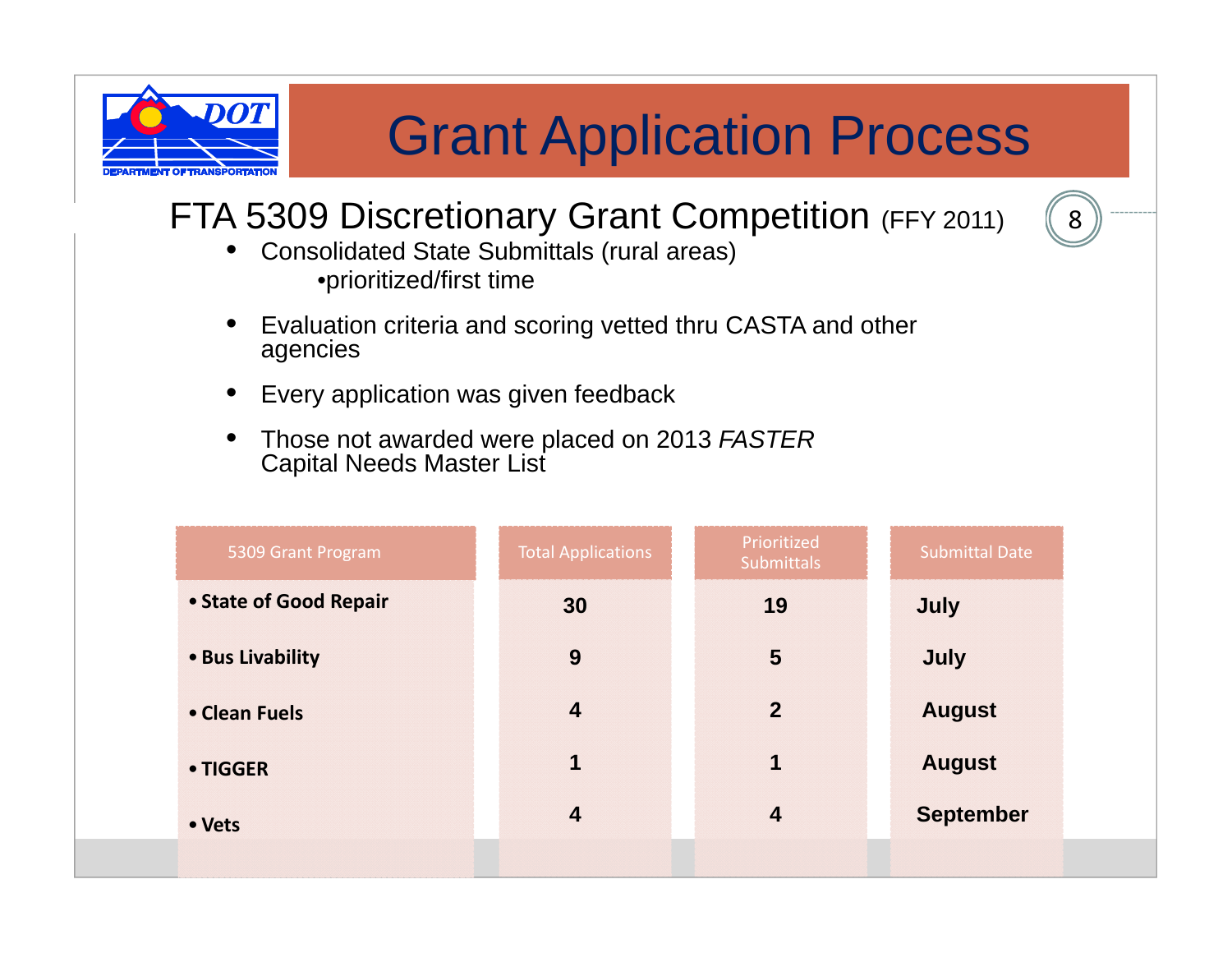

### State Grants



**2013** 

**Call for** 

**projects** 

**has been** 

**made**

#### *FASTER* **Transit**

- \$5 million/year for local transit projects
- \$10 million/year for statewide transit projects
	- 85 Projects (2010-2012)
		- •45 Organizations
			- •19 Towns / Cities
			- •14 Counties
			- •7 Non-Profits
			- •3 Gov't Councils
			- •2 Transit Authorities



Grand Valley Transit/Greyhound Facility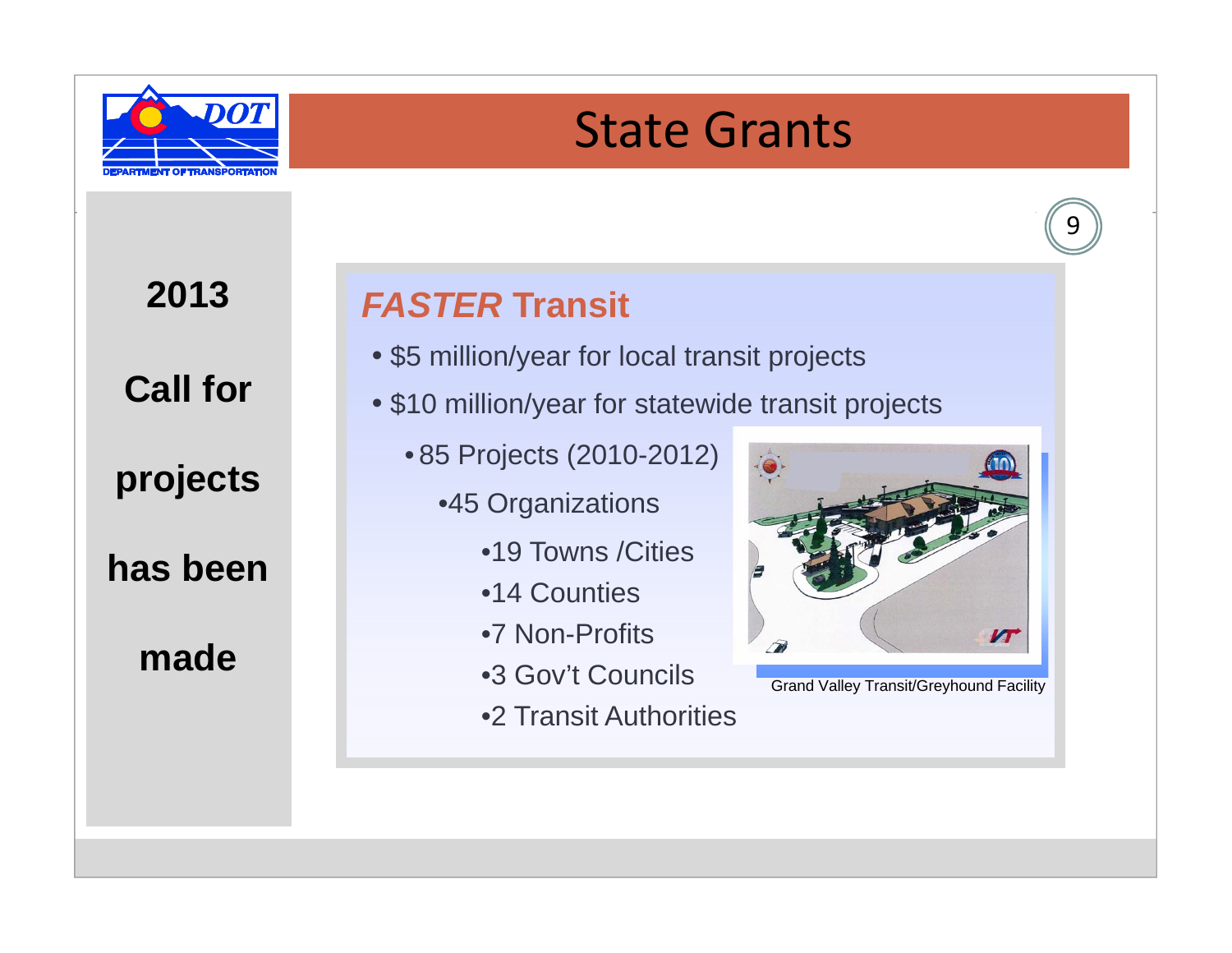

## Getting more out of the existing system

#### **U.S. 36 BRT/ Express Lanes (from I-25 to Interlocken)**

- Jointly with RTD
- Managed lanes
- Bus Rapid Transit System



Improvements to U.S. 36 will cut travel times between Denver and Boulder by up to 25 minutes. (Planned)

10

- Transportation Infrastructure Finance and Innovation Act (TIFIA) Loan
- Anticipated completion by 2015
- Potential Public Private Partnership (P **<sup>3</sup>**) **(from Interlocken-Boulder)**

#### **I-25 Express Lanes (US <sup>36</sup> to 120th Ave) / PROPOSED**

- Proposed TIGER III
- Improved express bus service <sup>+</sup> Park and Ride access
- Congestion relief
- Decades earlier than planned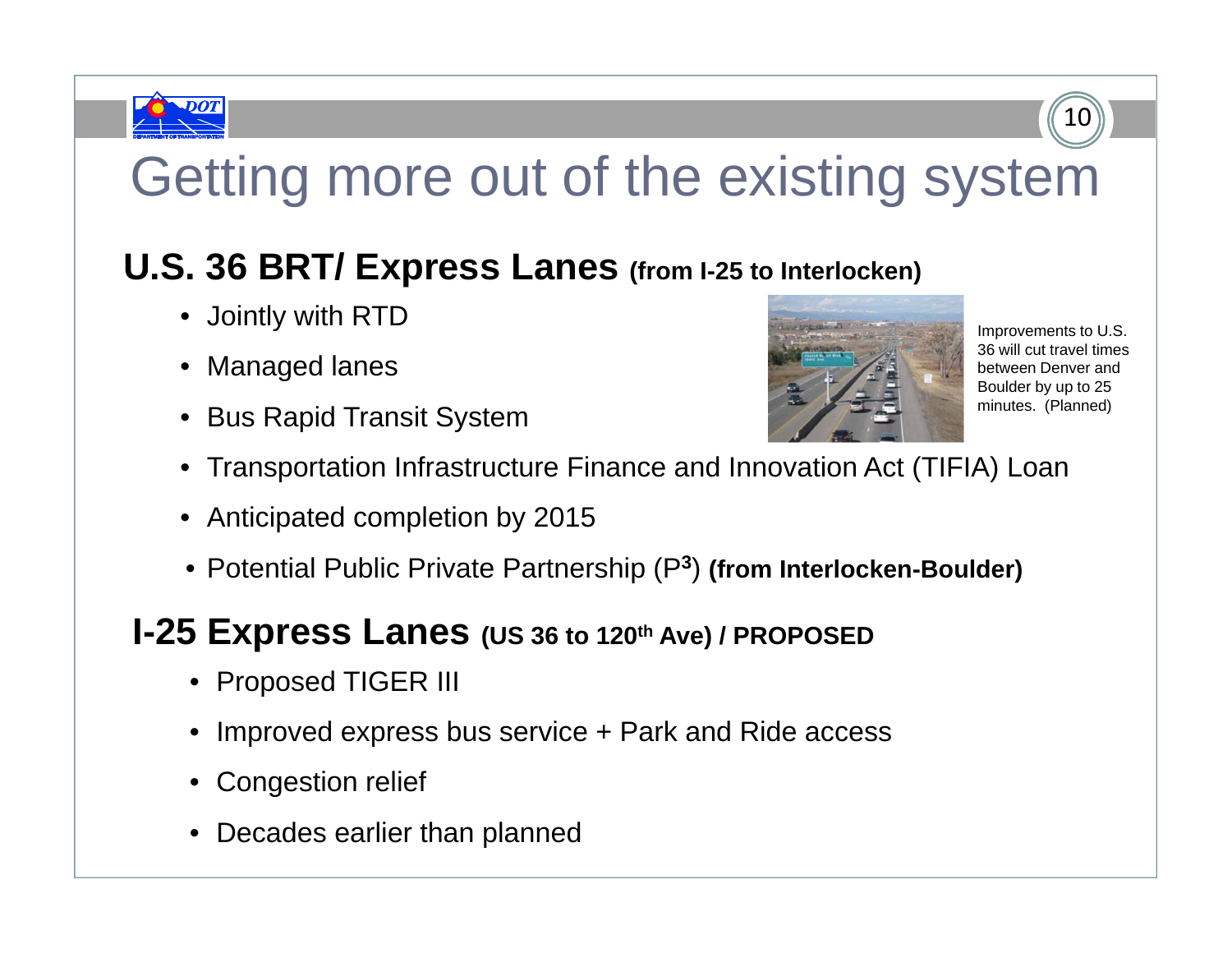

### SB 97-037 Annual Report

#### **Potential Rail Line Acquisition**

11

#### **Three priorities**

#### **Submitted**

**to the** 

**TLRC**

1. Administer final purchase of Towner Line to V & S RR

2. Monitor status of the Tennessee Pass line

#### **this month**

3. Monitor status of the Fort Collins Branch line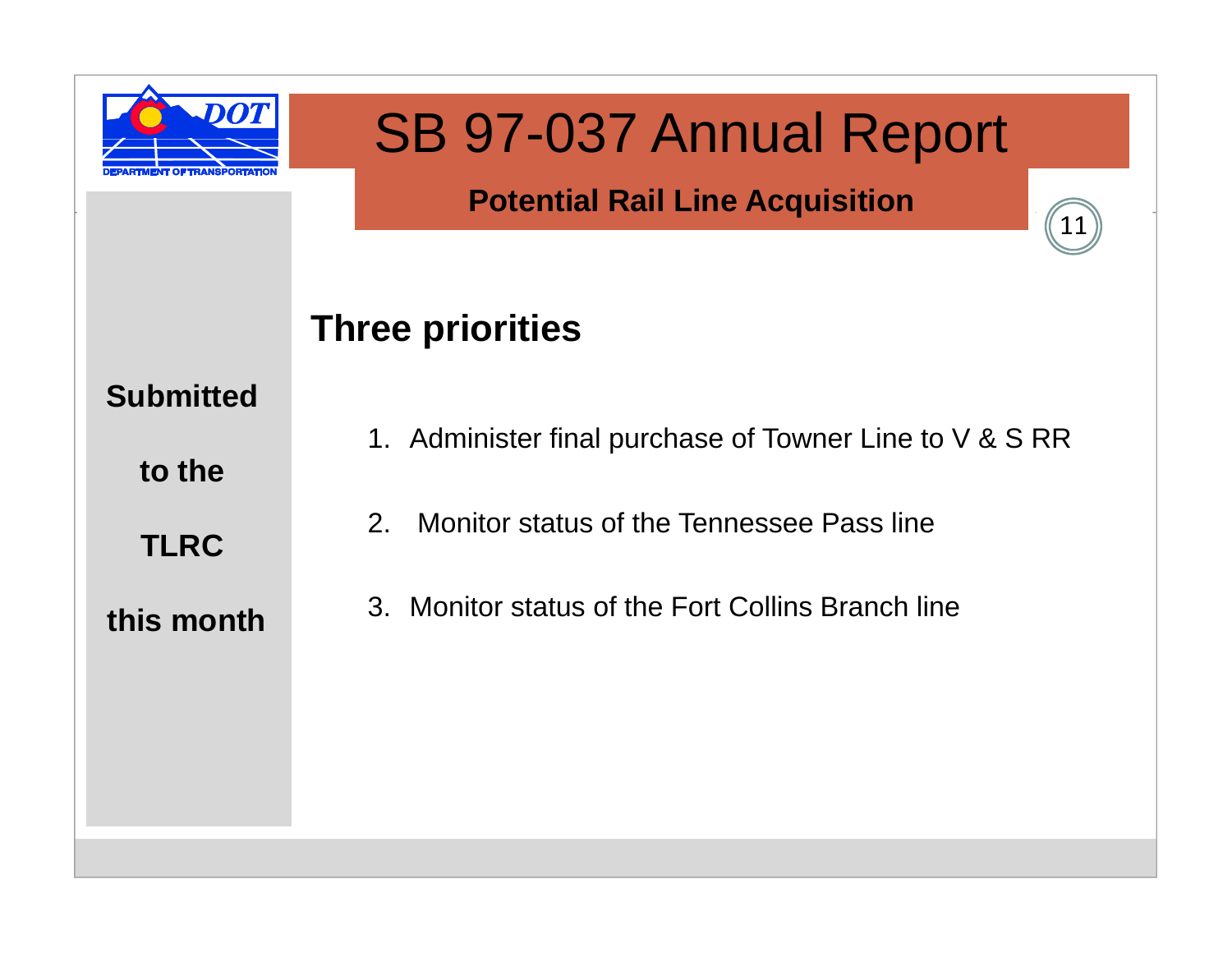

### Towner LineHB 98-1395

#### $\bullet$ • Contract Closing Early October 2011

• Public outreachon‐going

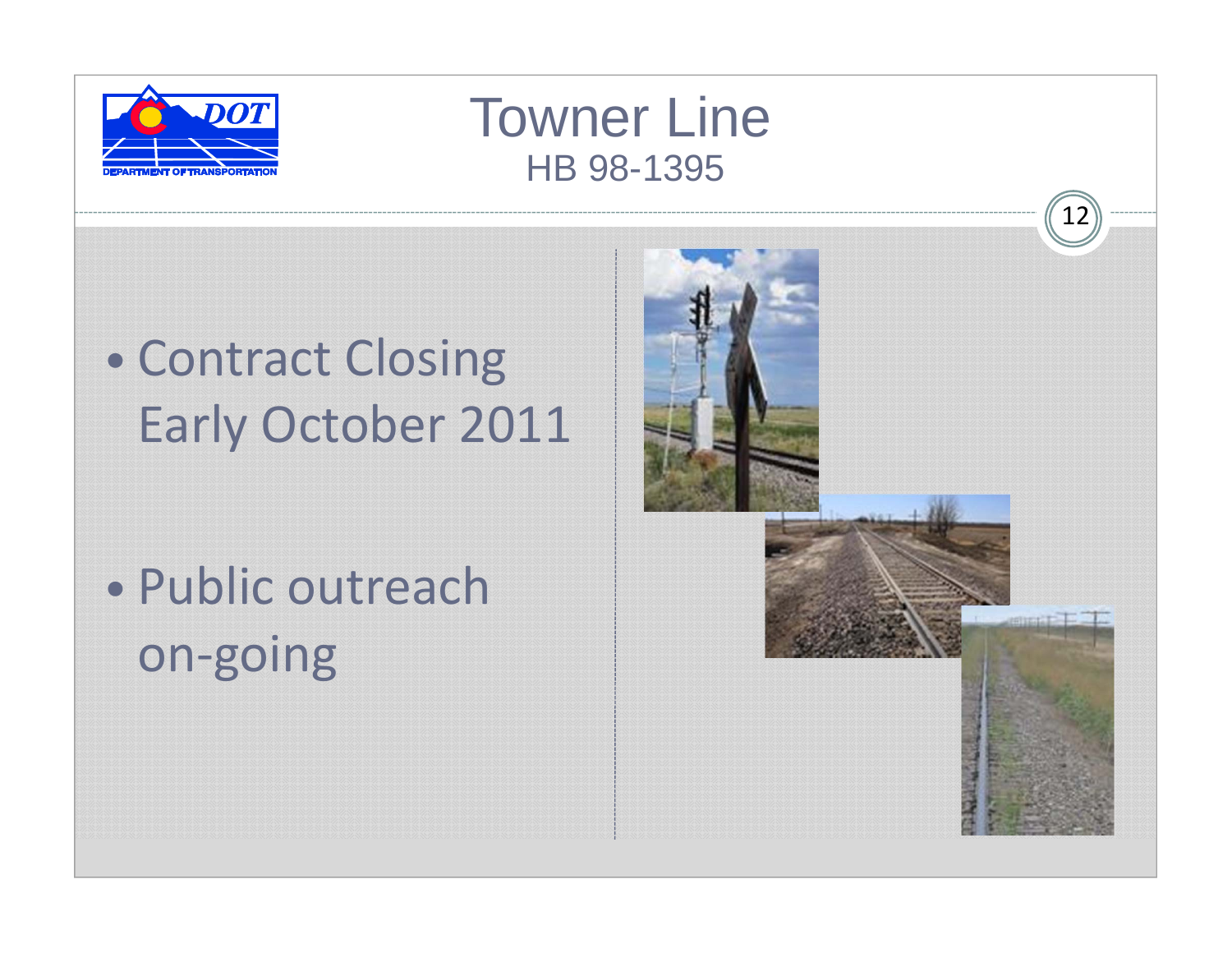



### -2040 Long Range Transportation Plan-

- Statewide Freight and Passenger Rail Plan
- Statewide Transit Plan
- Interregional Connectivity Study
- I-70 Corridor Advanced Guideway System

Feasibility Study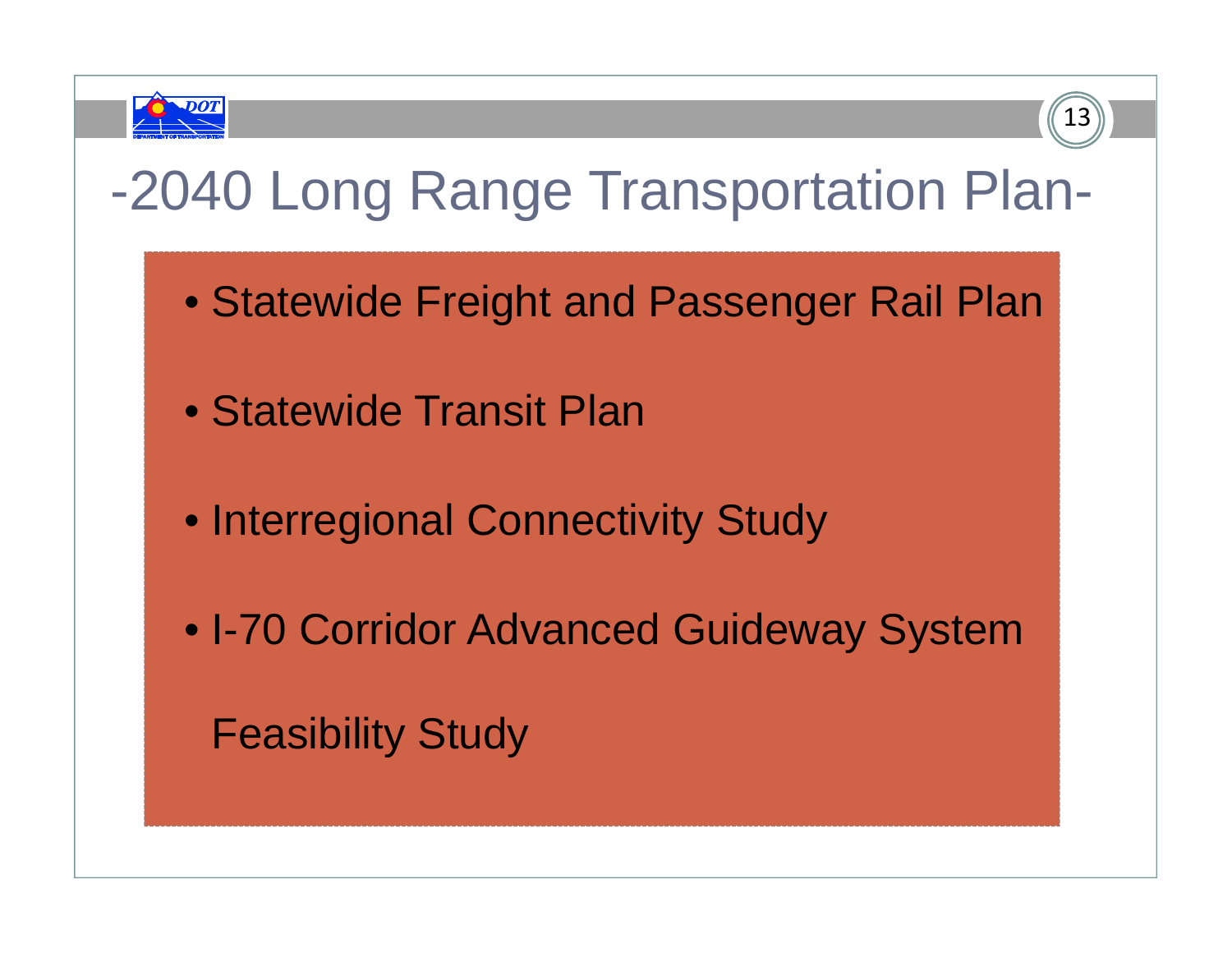



#### Statewide Freight and Passenger Rail Plan

- Establish Statewide framework for future rail system
- No public funds identified
- Public officials workshops/Public open houses- August 2011
- •Plan recommendations in development
- •Final report January 2012

#### Statewide Transit Plan

- Intercity and regional bus strategy
- Intermodal connections
- Work plan developed 1st quarter 2012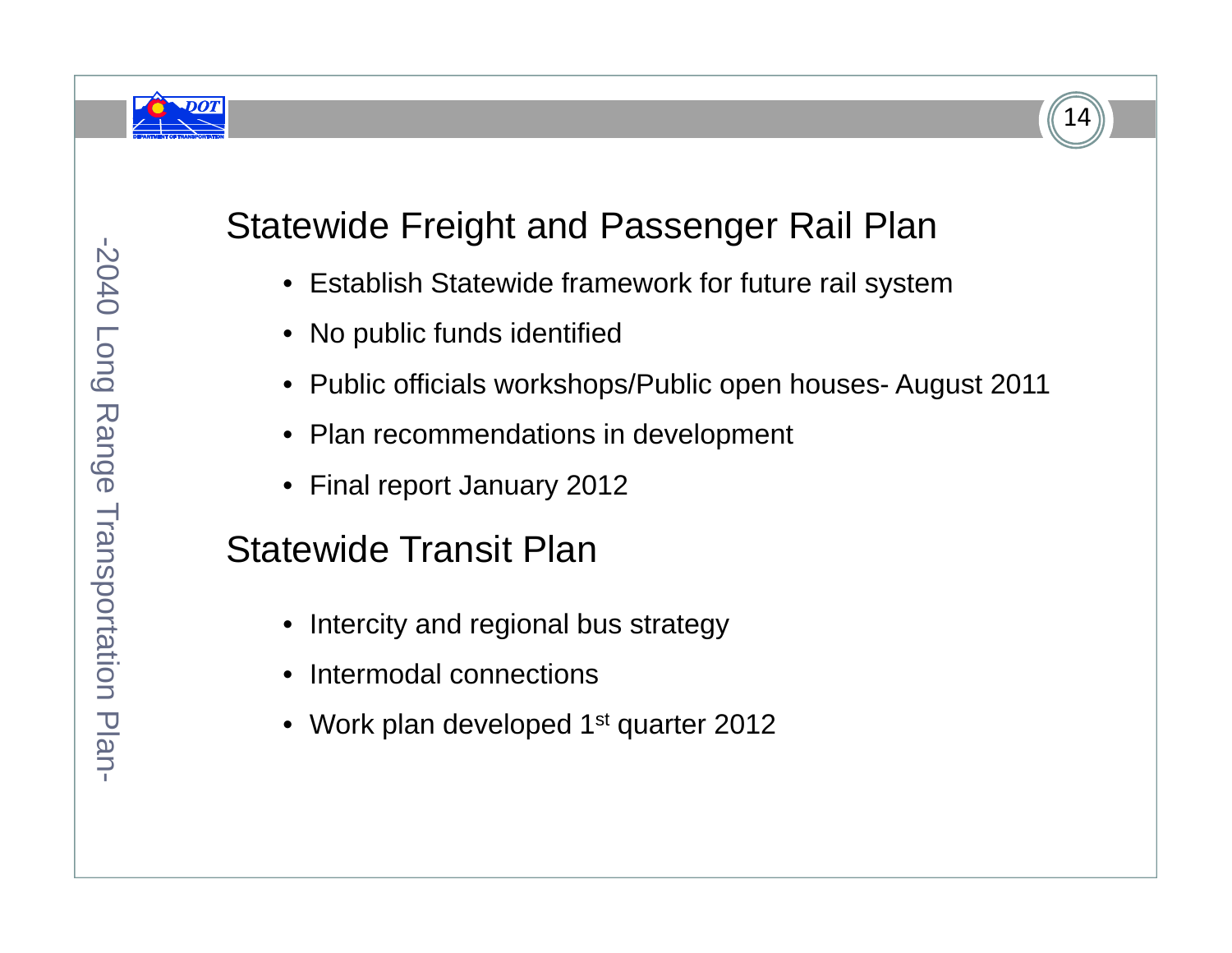



#### I-70 Mountain Corridor Advanced Guideway System

- •Next phase of I-70 Programmatic EIS
- •Higher performance transit AGS from C-470 to Eagle
- •Technology, alignment and financial feasibility
- •1<sup>st</sup> quarter 2012-4<sup>th</sup> quarter 2013 (18 months)
- •\$1.8 million *FASTER* transit funds

#### Interregional Connectivity Study

- FRA High Speed Intercity Passenger Rail (HSIPR) funded
- Define Colorado high speed rail network and ridership forecasts
	- Ft. Collins- Pueblo
	- DIA-Eagle County
	- Connectivity with RTD FasTracks
- \$1 Million HSIPR Grant and \$1.5 Million *FASTER* Transit Funds
- 4<sup>th</sup> quarter 2012 3<sup>rd</sup> quarter 2013 (18 months)

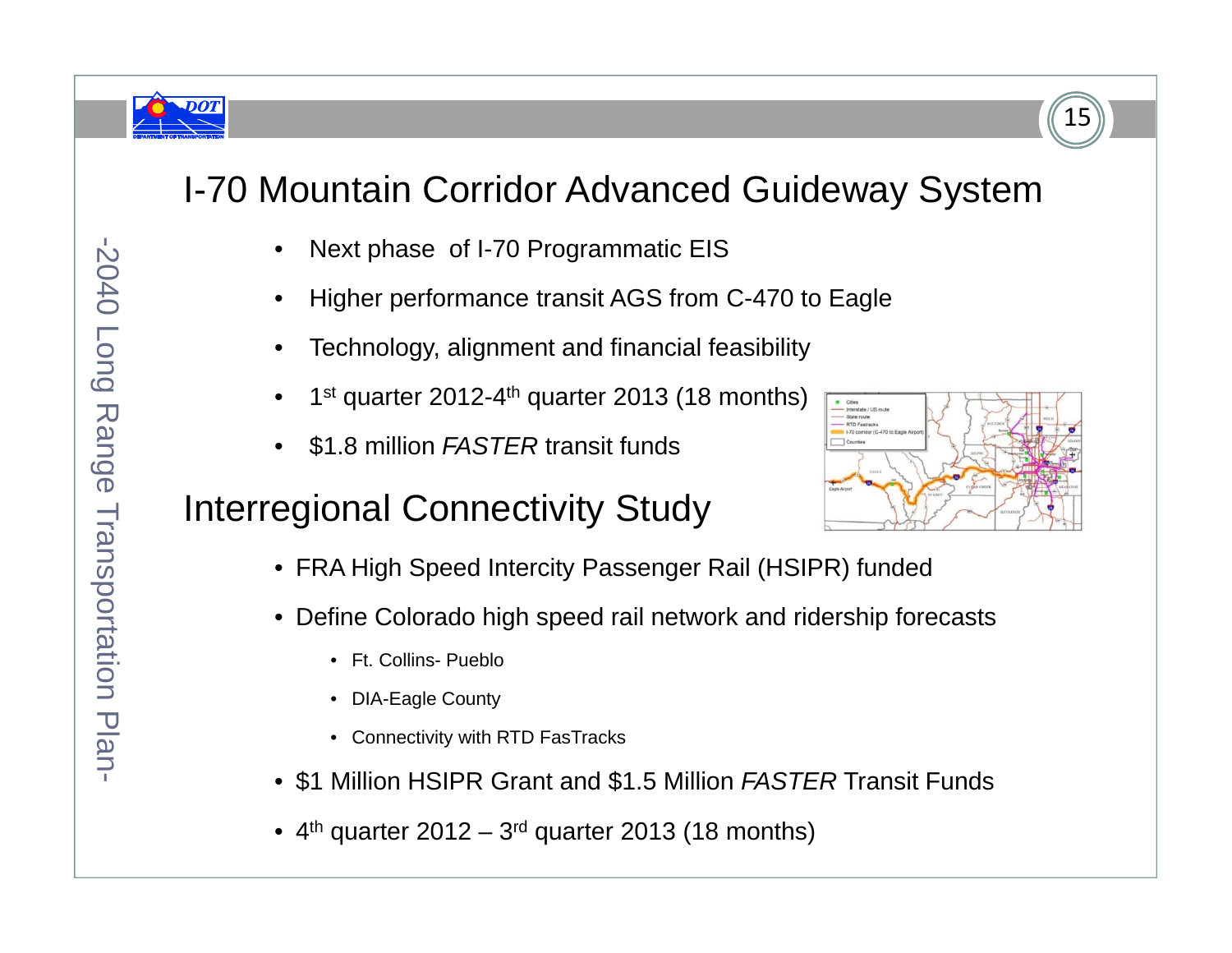

### Governance Opportunities

#### Authority to " Operate" Transit

•No operating funds

#### Regional/Commuter Bus and Rail Service



- FREX Colorado Springs-Denver
- FLEX Ft. Collins Longmont
- I-70 Mountain Bus Service
- Potential passenger rail

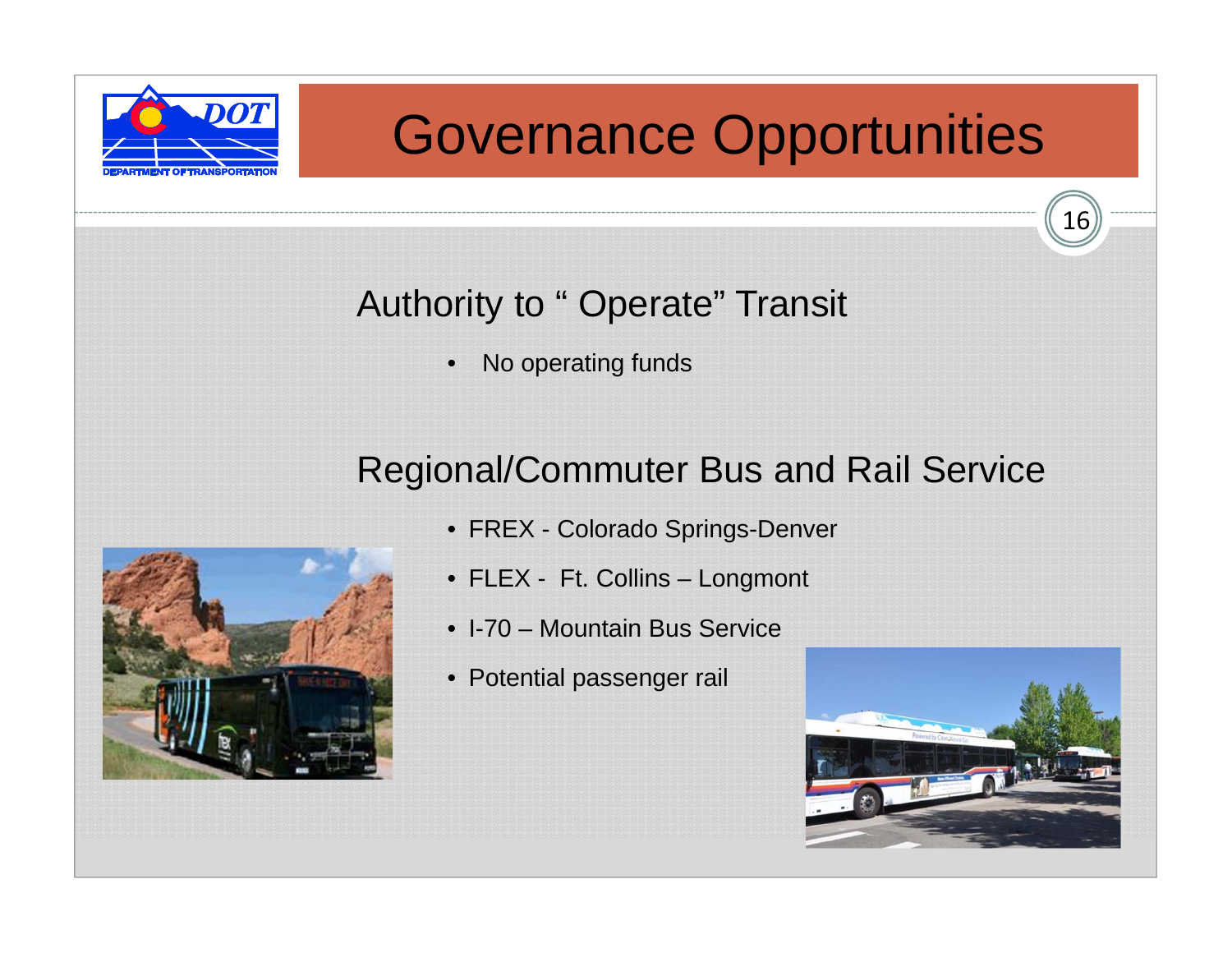



### Railroad Interface

#### **Facilitate local government and RR communication**

- Railroad Communication Plan in development
- Overview of Railroad Regulation (whitepaper)

#### **Exploring <sup>a</sup> short line RR low interest loan program**

- Better linkage to Class 1 RR system
- Improve agricultural access to markets
- Economic development focus